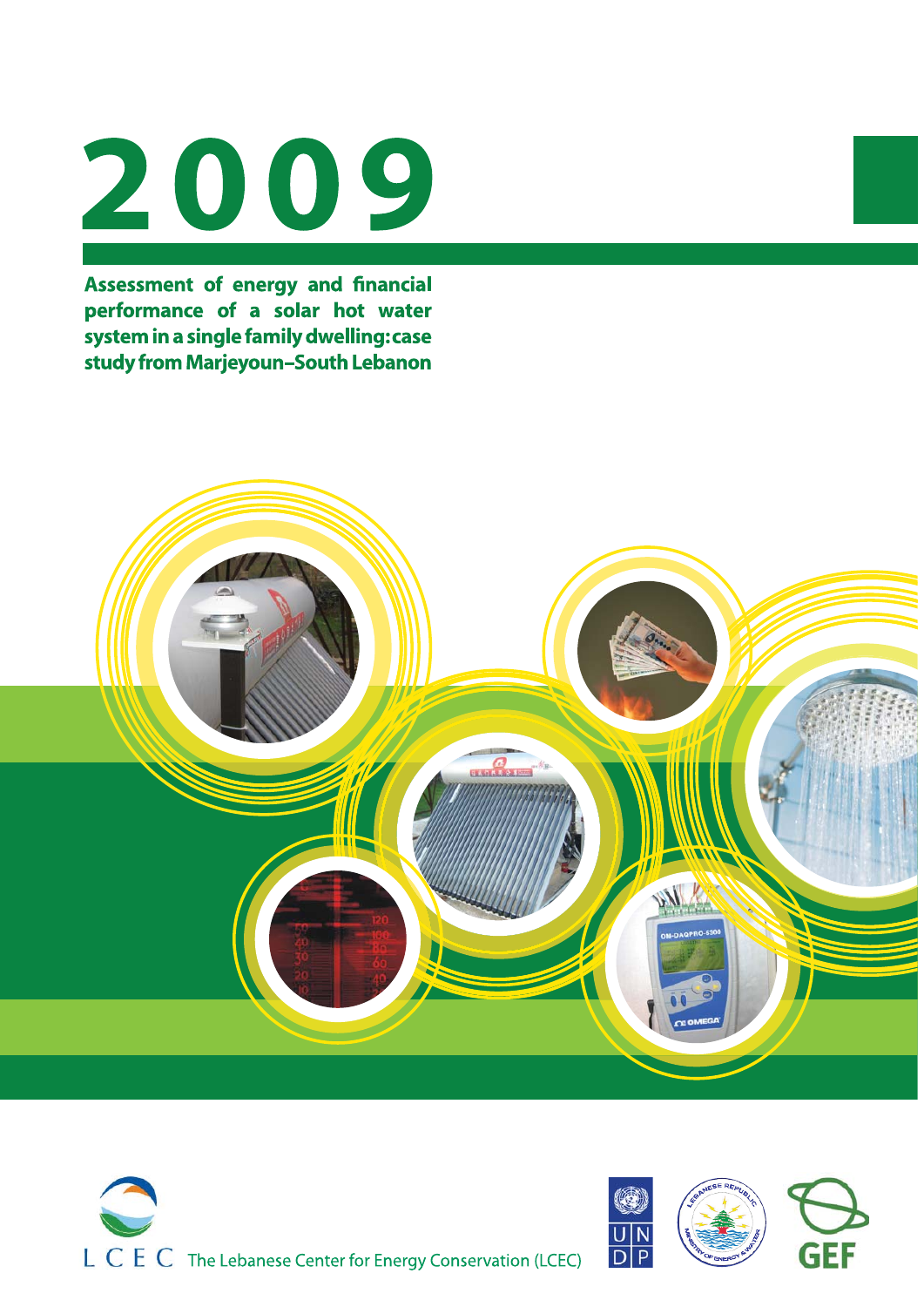# **Assessment of energy and financial performance of a solar hot water system in a single family dwelling: case study from Marjeyoun – South Lebanon**

Ahmad Houri<sup>\*1</sup>, Hussein Salloum<sup>2</sup>, Anwar Ali<sup>2</sup>, Abdel Karim Abdel Razik<sup>3</sup>, Laila Houri<sup>4</sup>

<sup>3</sup> Beta Engineering, P.O. Box 14-6291 Beirut, Lebanon.

#### **Abstract**

This paper analyzes the collected data from an installed solar water heating (SWH) system at Marjeyoun, South Lebanon. The analysis provides complete weather data for the area studied with detailed weather profiling by day and month. Average annual temperature in the studied area was 18.1 °C and total annual solar insolation was measured to be  $1510 \text{ kWh/m}^2$ . Second, a detailed analysis of hot water consumption patterns was obtained indicating the consumer hot-water-use profile by hour, day and month. Major findings indicate that the average annual consumption of hot water is 13 m<sup>3</sup>/person and 645 L/m<sup>2</sup> of built area. In addition, the thermal energy imbedded in the hot water used showed consumption of 618 kWh/person and 30.9  $kWh/m<sup>2</sup>$  of built space. Third, actual solar contributions to hot water needs were quantified. The results indicate that the system contributed 3049 kWh/yr to the heating load offsetting 98.6 % of electricity needed to heat water. Total annual savings were calculated to be \$195. When the analysis is done regarding the real cost of electricity incurred by the national electricity company (EDL), the actual savings are \$610/yr providing for a payback period of 2 years. Average monthly tank temperatures varied from 42  $^{\circ}$ C in winter up to 80  $^{\circ}$ C in summer.

Keywords: Electricity, savings, consumption, financial, environmental.

#### **List of Abbreviations**

| <b>Automatic Power Supplies</b>                 |
|-------------------------------------------------|
| Degrees Celsius                                 |
| Electricite du Liban                            |
| Hour                                            |
| Kilo Watt hour                                  |
| Liters                                          |
| Lebanese Center for Energy Conservation Project |
| Lebanese Standards Institution                  |
| Ministry of Energy and Water                    |
| <b>Request for Quotation</b>                    |
| Solar Water Heater                              |
|                                                 |

<sup>\*1</sup> Corresponding author. Natural Science Division, Lebanese American University. P.O. Box: 13-5053 Chouran, Beirut 1102 2801, Lebanon. ahouri@lau.edu.lb

 $2^2$  Lebanese Center for Energy Conservation Project (LCECP), Ministry of Energy and Water. Corniche du Fleuve, 1<sup>st</sup> Floor room #303. Beirut, Lebanon.

<sup>4</sup> Faculty of Agricultural and Food Sciences, Dean's office, American University of Beirut. P.O. Box 11-0236, Riad el-Solh, Beirut 1107 2020, Lebanon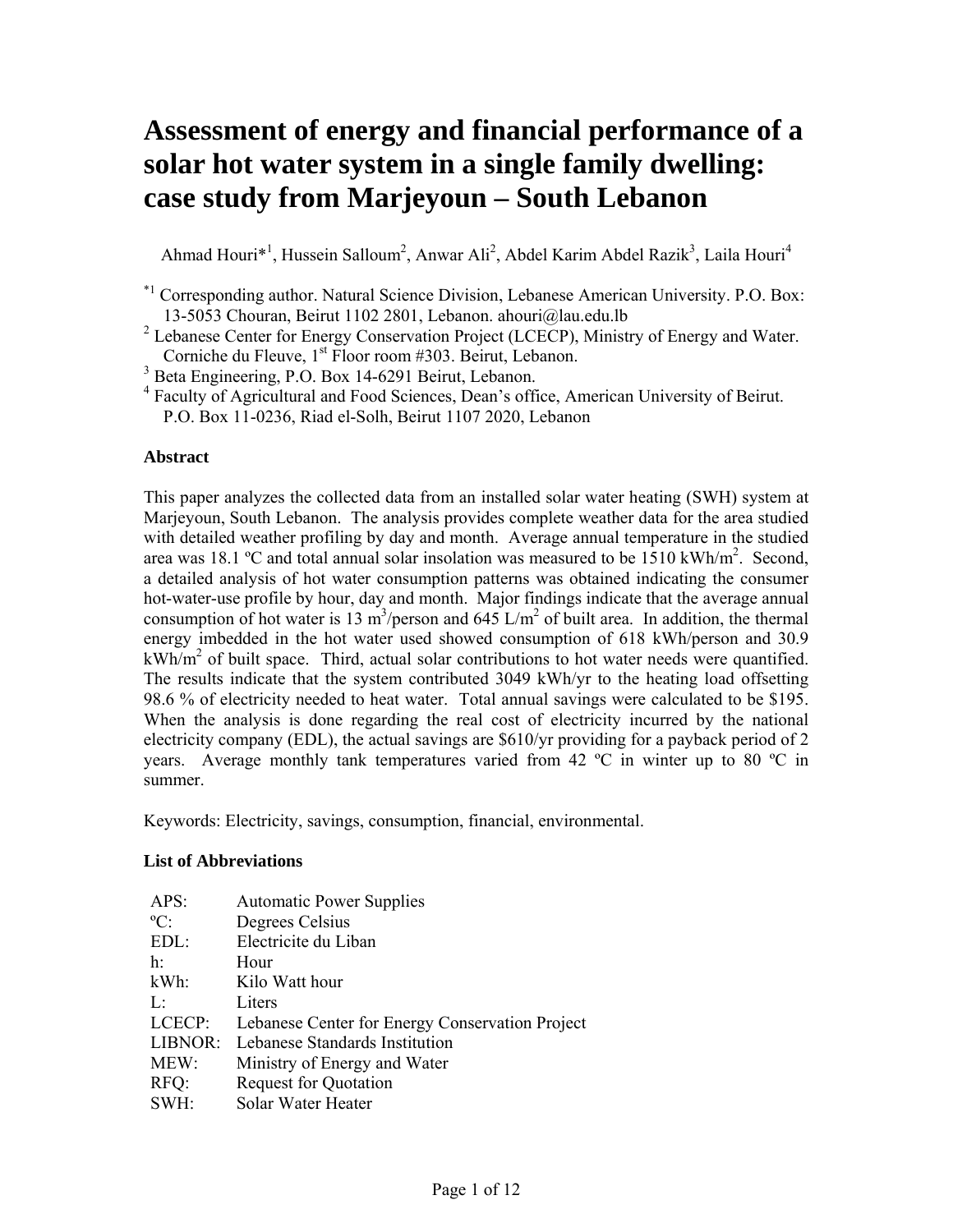| TOR:           | Terms of Reference                 |
|----------------|------------------------------------|
| UPS            | Uninterruptible Power Supply       |
| UNDP:          | United Nations Development Program |
| W <sup>1</sup> | Watt                               |
| Vr:            | year                               |

# **Introduction**

Solar water heating applications have long been known to be effective energy saving applications; however, exact quantification of the savings has been studied in some countries [1-3] but no such results have been reported for the climatic conditions of Lebanon. Some testing has been conducted for such systems under regional conditions [4]. Furthermore, guidelines for such studies have been indicated by various authorities and energy management programs [5-6]. SWH potential for saving Green House gas emissions has been studied at NREL [7]. This work separates itself from the rest in being based on actual in situ measurements for a household with an average family living in it. The results are indicative of a normal living pattern rather that artificial testing conditions or theoretical analysis.

# **Project Background**

On December  $15<sup>th</sup>$  2003, the Government of the People's Republic of China donated 500 solar thermal units to the Lebanese Government as part of an aid package dedicated for South Lebanon. Upon the decision of the Lebanese Council of Ministers in September 2005, the custody of the donated 500 solar thermal units was transferred to the Ministry of Energy  $\&$ Water, who in turn, assigned the Lebanese Center for Energy Conservation Project (LCECP), a project funded by the Global Environment Facility (GEF) and managed through the United Nations Development Programme (UNDP) in Lebanon, to carry out the duty of ensuring the proper installation of the solar units and their satisfactory results. LCECP supported MEW in the selection of the beneficiaries, technical supervision, training activities, assignment of the specialized contractors, and the identification of pilot installations for further measurement and research to be used for future data dissemination on the benefits of installing solar thermal units on the national level.

MEW hosted a national training workshop at its facilities for a one week in February 2006 for several engineers, consultants and contractors on the various technical aspects of the donated solar water heaters. The training was conducted by two Chinese solar experts on theoretical and practical issues related to the design and installation aspects. This was done in preparation for an RFQ to be sent to all.

MEW & LCECP assigned qualified installers with previous experience in solar thermal units systems especially with collectors of the evacuated-tube type. LCECP arranged for the necessary subcontracting bidding documents with prequalification requirements that can be utilized for selecting the experienced subcontractors. The installers were responsible for the various works that are necessary to install the solar units to the MEW and LCECP satisfaction. The cost of the installation was covered by the beneficiaries directly and paid to the installers upon successful testing and commissioning of the units and approval of MEW & LCECP.

In order to bring the solar project to successful completion, LCECP provided, from its own resources allocated from UNDP/GEF, the necessary funds to cover the logistics such as local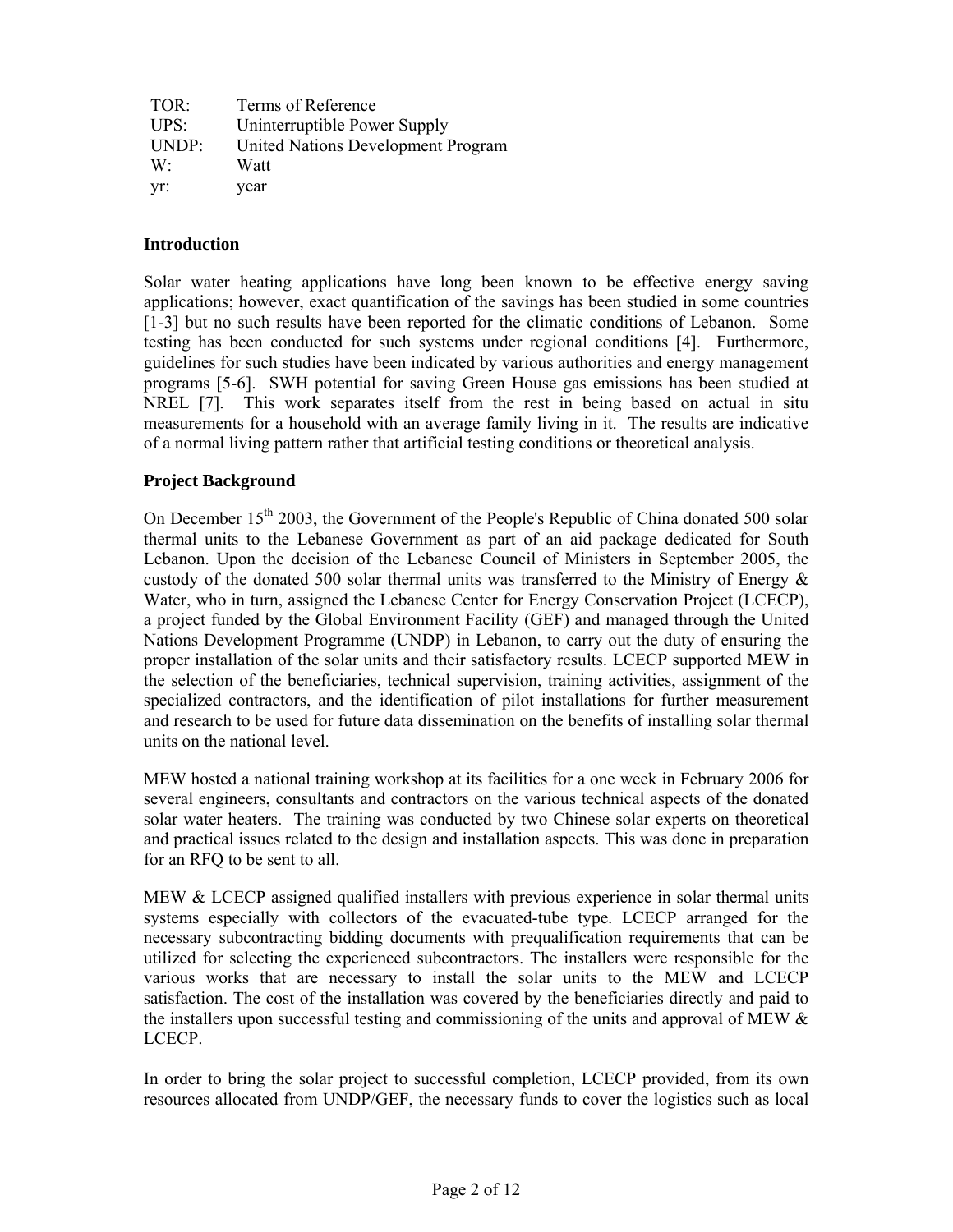transportation to the south, warehouse, insurance, training, site engineer supervision and measurement equipment. As of  $12<sup>th</sup>$  July 2006, LCECP had installed, commissioned and handed over to the beneficiary around 450 solar water heaters at various areas in the South through the assignment of 5 qualified solar contractors. As a result of the July 2006 war with Israel several systems were destroyed and Table 1 provides a quick picture of the status of the installed solar units as of the date of report preparation.

| Location          | Installed | Destroyed | Remaining |  |  |  |  |  |  |
|-------------------|-----------|-----------|-----------|--|--|--|--|--|--|
| <b>Bint Jbeil</b> | 156       | 114       | 42        |  |  |  |  |  |  |
| Jezzine           | 40        |           | 39        |  |  |  |  |  |  |
| Hasbaya           | 89        |           | 89        |  |  |  |  |  |  |
| Sour              | 75        | 30        | 45        |  |  |  |  |  |  |
| Marjeyoun         | 110       | 45        | 65        |  |  |  |  |  |  |
| Nabatiyeh         | 18        |           | 18        |  |  |  |  |  |  |
| <b>Total</b>      | 488       | 190       | 298       |  |  |  |  |  |  |

Table 1: Installed SWH systems and their current status after the July 2006 war

All of these systems are installed as one system per household except for two sites having a collective system: Salah Ghandour Hospital in Bint Jbeil with 16 units installed, and Sheikh Raghib Harb Hospital in Nabatiyeh with 18 units.

Due to the need to disseminate scientific data for the support of national comprehensive awareness campaigns, LCECP chose to procure measurement devices to be coupled to selected solar units over a one year period of time at four pilot sites for the purpose of monitoring and measuring these necessary performance data, taking into consideration the location type and altitude of these sites.

# **SWH System Specifications**

The donated 500 solar thermal units are composed of storage tanks, solar collectors, support frames, controllers and spare parts. The donated solar units are based on the latest solar technology i,e Evacuated Glass Tubes Solar Collectors and are manufactured by Beijing Tsinghua Solar Co., Ltd, one of the known and specialized Chinese company in solar water heaters application. Each system constitutes of a 208 L storage tank which is also equipped with a 2 kW auxiliary electric heater. The system contains 28 Evacuated tubes (SL-I-1500) with a total aperture of 2.8 m<sup>2</sup>. The reported daily efficiency is  $>58\%$  with a heat loss coefficient of  $9.5 \text{ W/m}^2$ .K.

# **Marjeyoun Site**

Located at 33° 21.720' N and 35° 35.309' E at an altitude of 753 m, the studied site is a separate house with an area of 100  $m^2$ . The house has five residents living in five rooms and has two bathrooms. It is connected to the electricity mains with a 20 Amp meter and suffers from a six hour blackout on average. A supplementary town generator provides 5 Amp during outages. The system was installed in April 2006. The beneficiary paid \$250 for SWH system installation costs in addition to another \$200 for raising the existing water tank. Residents indicated that they stay home during weekends and rarely receive guest over dinner and never have sleep over guests. They have had a new baby born in May 2007. Table 2 details the house occupancy patterns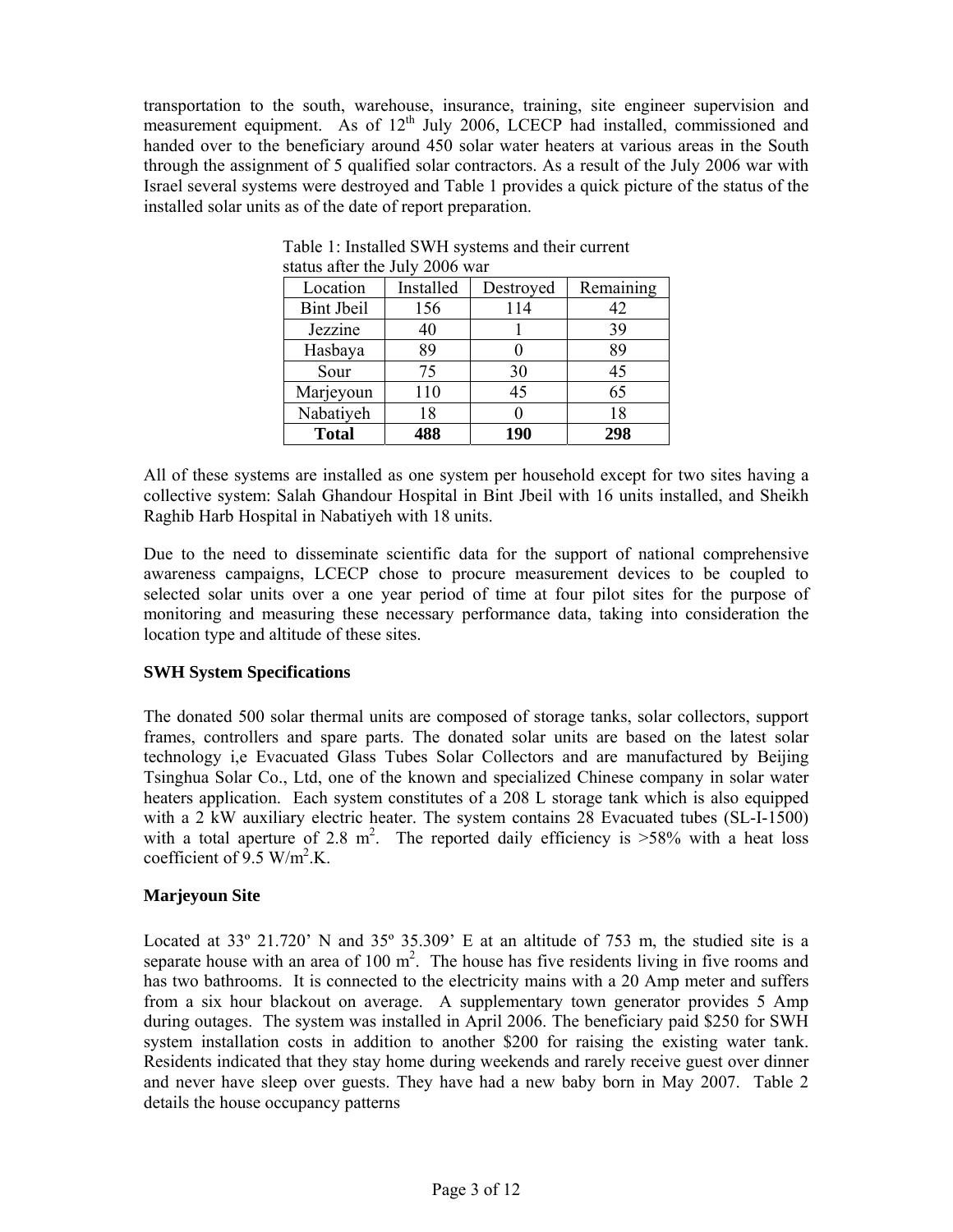On the maintenance side the system did not require any maintenance; however it was observed that the system had one broken evacuated tube almost since the time of installation but the system was still working perfectly well without it. They also mentioned that water temperatures of 99ºC were reached 2-3 times with significant boiling occurring in the tank making loud noises necessitating covering of the evacuated tubes. They did not indicate any other special problems.

| Age |   | Gender   Occupation | Hours away from the | Hours away from the |
|-----|---|---------------------|---------------------|---------------------|
|     |   |                     | house on weekdays   | house on weekends   |
| 54  | М | Employee            | $9:00 - 5:00$       | None                |
| 44  | F | House wife          | None                | None                |
| 14  | М | Student             | $7:30 - 2:30$       | None                |
| 12  | М | Student             | $7:30 - 2:30$       | None                |
| 0.6 | M |                     | None                | None                |

Table 2: Marjeyoun house residents (weekends indicate Saturday and Sunday)

# *Selection of Data to be Acquired*

The data acquired in this stand-alone setup covered the following points within the system:

- 1. The ambient temperature in degrees Celsius is taken through the use of a thermocouple placed in an appropriate copper well (straw type well).
- 2. The insolation reading  $(W/m^2)$  is taken by a pyranometer placed horizontally just above the system.
- 3. The flow of water in the outtake hot water pipe is read through the use of an inline flow meter to read the amount of hot water delivered in liters to the household within a certain period of time. The flow meter is of the nature that gives out pulse ticks reading to indicate the passage of 2.5 liters at every pulse tick registered by the logger.
- 4. The electrical energy dissipated by the heating element inside the water tank is read through the use of a voltmeter placed to measure the voltage across the heating element (resistance) inside the water tank. Based on the relation  $E = V^2/R$  x time, the watt-hr (Wh) is simply carried out by computer calculation. The resistance of the heating element was registered at 25.1  $\Omega$ .
- 5. The temperature at the cold water intake, and at the hot water outtake in degrees Celsius, are taken through the use of a thermocouple placed inside a well welded in an inline T type connection, custom made to suit the purpose.
- 6. The temperature inside the water tank is measured in degree Celsius, read through the use of a thermocouple also penetrated in the built-in well along the heating element.

All of these sensors/transducers are connected to the Omega data logger, which takes the reading on a sampling rate of one minute. Data are logged and downloaded approximately every 4 weeks. The logger is equipped with an uninterruptible source of supply with autonomy of at least 24 hours. Monitoring units setup is shown in the following schematic diagram.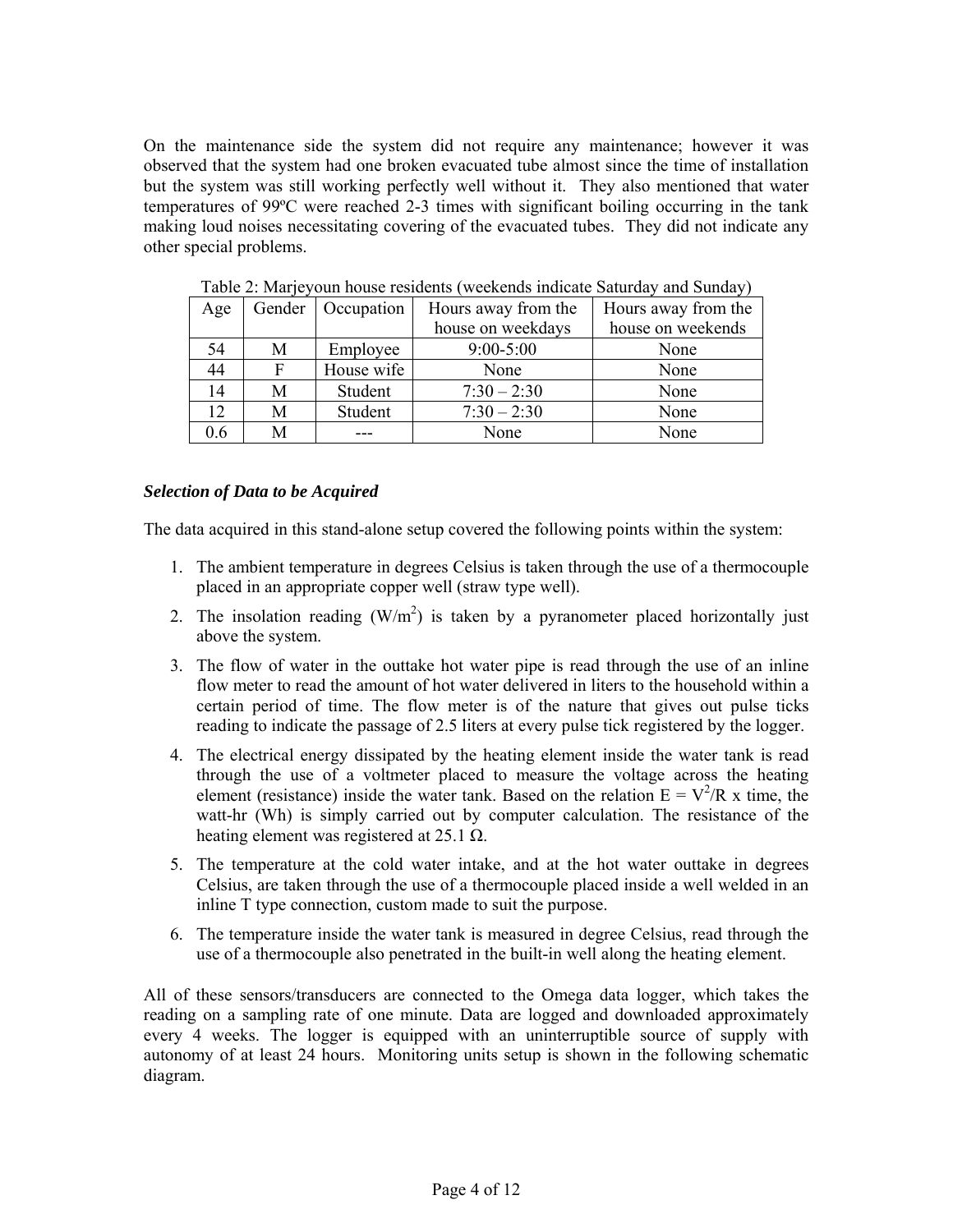

Scheme 1: Schematic of the monitoring equipment placement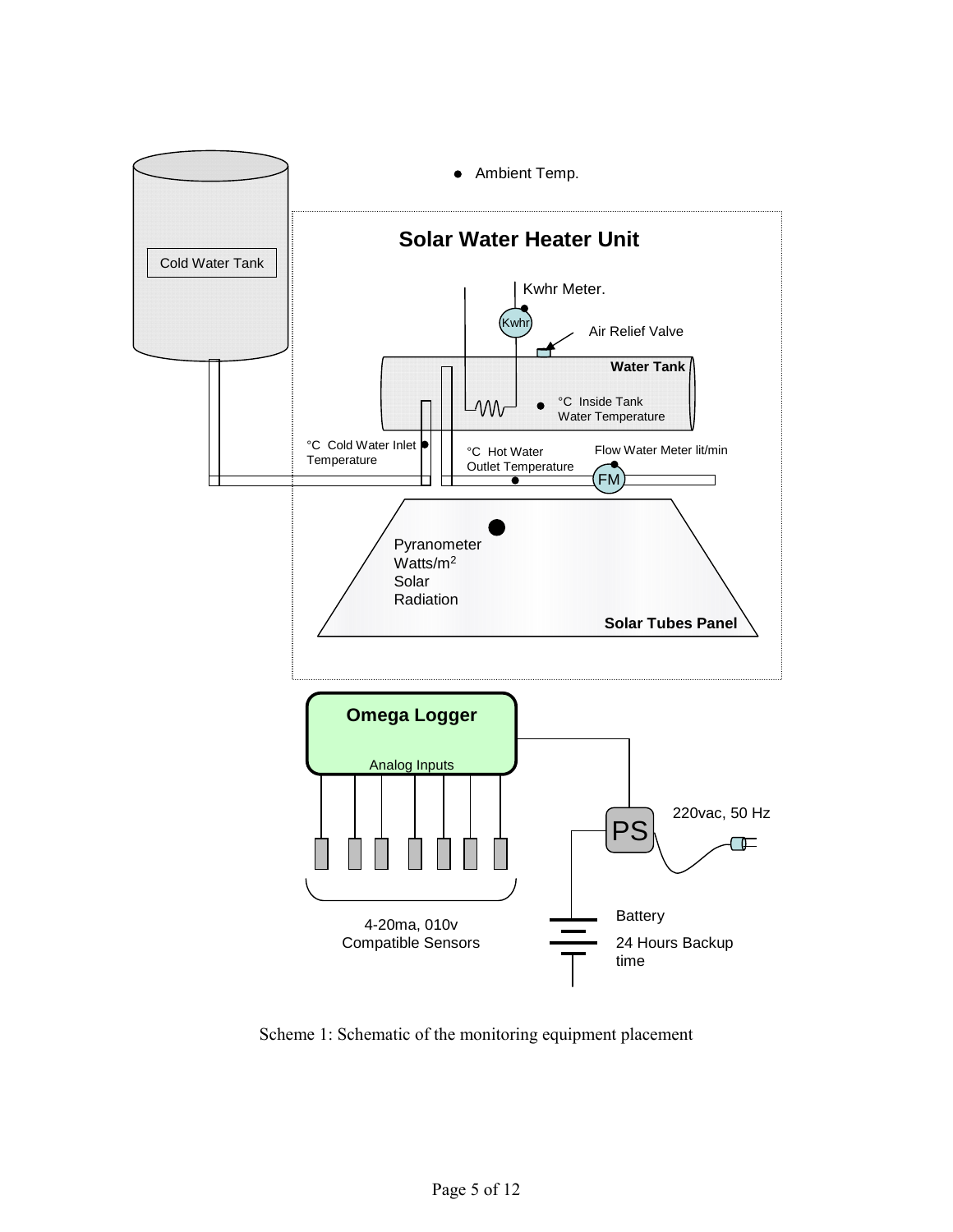#### **Data and Results**

#### *Relevant Weather Data*

The obtained data has facilitated drawing a complete picture of the weather patterns in the selected sites. The following tables show the relevant weather data including solar insolation.

|                                                 |       |       | $\cdots$ covered there is $\cdots$ is $\cdots$ |      |      |      |       |       |      |       |            |          |       |
|-------------------------------------------------|-------|-------|------------------------------------------------|------|------|------|-------|-------|------|-------|------------|----------|-------|
| Variable                                        | Jan   | Feb   | Mar                                            | Apr  | May  | Jun  | Jul   | Aug   | Sep  | Oct   | <b>Nov</b> | Dec      | Year  |
| Average Temperature( ${}^{\circ}$ C)            | q     | 11.1  | 3.9                                            | 17.1 | 22.3 | 24.8 | 25.8  | 24.5  | 22.8 | 21.4  | 3.6        | 10.2     | 18.1  |
| Heating Degree Days (18)<br>$\rm ^{\circ C.d)}$ | 244.8 | 193.4 | 97.6                                           | 34.4 | 3.3  |      |       |       | 0    | 0.9   | 14.1       | 217.6    | 906.1 |
| Cooling Degree Days (21)<br>$(^{\circ}C.d)$     |       |       | 0.9                                            | 0.4  | 73.5 | 17.6 | 148.9 | 88.2  | 23.9 | 39.1  |            | $\theta$ | 492.5 |
| Global (horizontal)<br>radiation ( $kWh/m^2$ )  | 77.2  | 87.5  | 100.7                                          | 92.3 | 187  | 227  | 220.6 | 155.7 | 66.8 | 133.5 | 83.4       | 77.8     | 1510  |

Table 3: Various monthly weather data for Marjeyoun

#### *Quantification and Patterns of Hot Water Consumption*

The data obtained also provides some unique insight on hot water consumption patterns of the residents. This consumption has been analyzed regarding the hourly, daily and monthly consumption patterns. These results will serve to match residential water consumption to solar system yields in order to provide some guidelines for raising awareness among potential SWH customers to raise system efficiency by changing consumer behavior.

Monthly consumption patterns are shown in Fig 1. These patterns show a wide variation of hot water consumption through the months, with the highest consumption being in May and the lowest in July. The consumption spike observed in May could be attributed to the arrival of a new born to the family. The results also show most importantly an annual hot water consumption of 64.5 m<sup>3</sup>/residence, 12.9 m<sup>3</sup>/person and 645 L/m<sup>2</sup>. These results are extremely important regarding the estimation of residential hot water consumption. These values indicate a 35 L/person per day of hot water consumption, which falls within the international standards for hot water consumption (30-50 L/person.day). In addition, thermal heat consumed for hot water was found to be 3092 kWh or 618 kWh/person per year.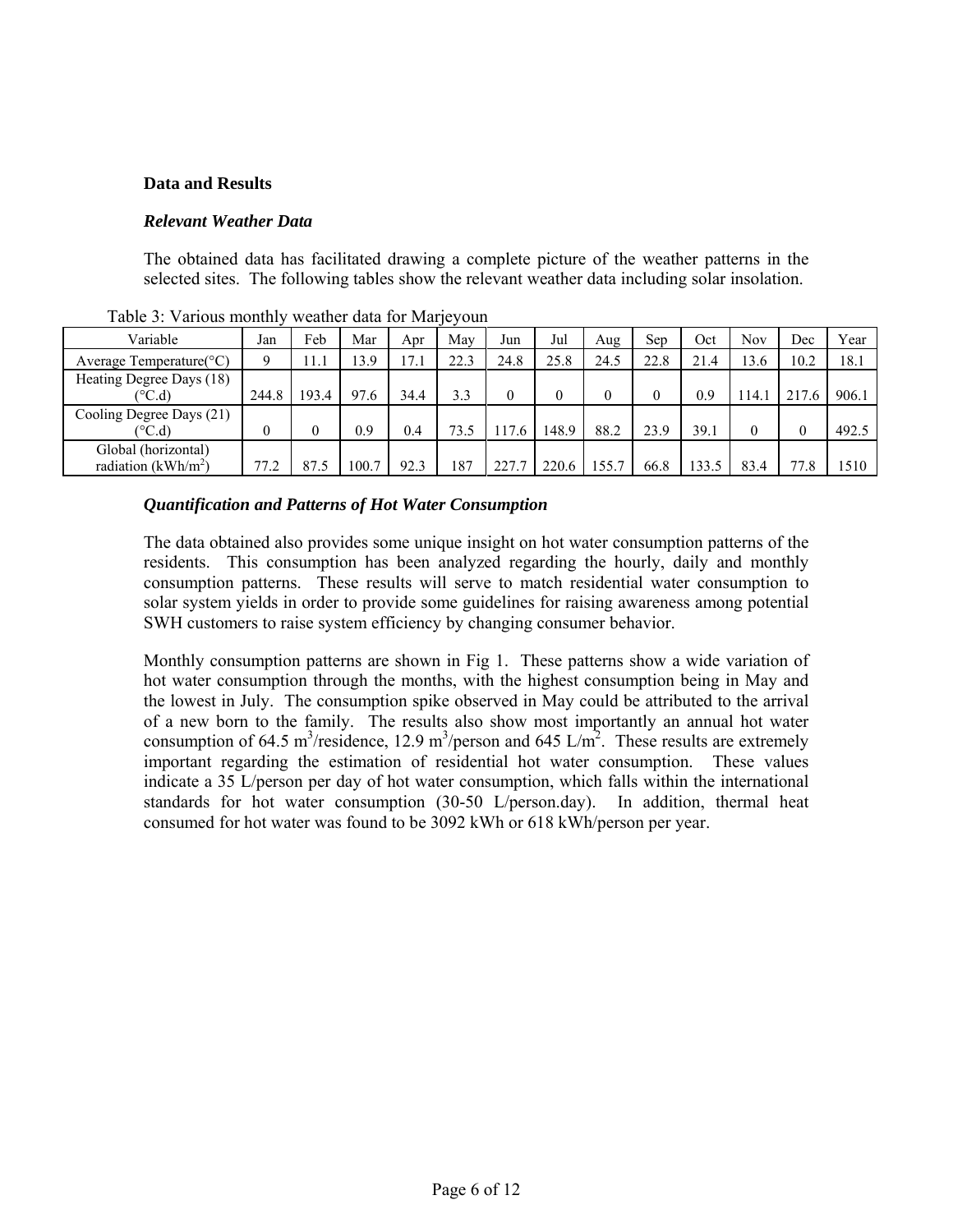

**Fig 1: Plot of Monthly hot water consumption and kWh consumption** 

Analysis of weekly patterns averaged over the year is shown in Fig 2 and shows two distinct consumption peaks on Saturdays and Wednesdays. The total weekly consumption was found to be 1225 L and 58 kWh.



Hourly consumption of hot water was also analyzed through out the seasons. The data obtained are shown in figure 3 for consumption in liters, and figure 4 for consumption in kWh. Two distinct peaks can be observed in the morning and the evening with a higher consumption pattern in the spring that cold also be attributed to the newborn.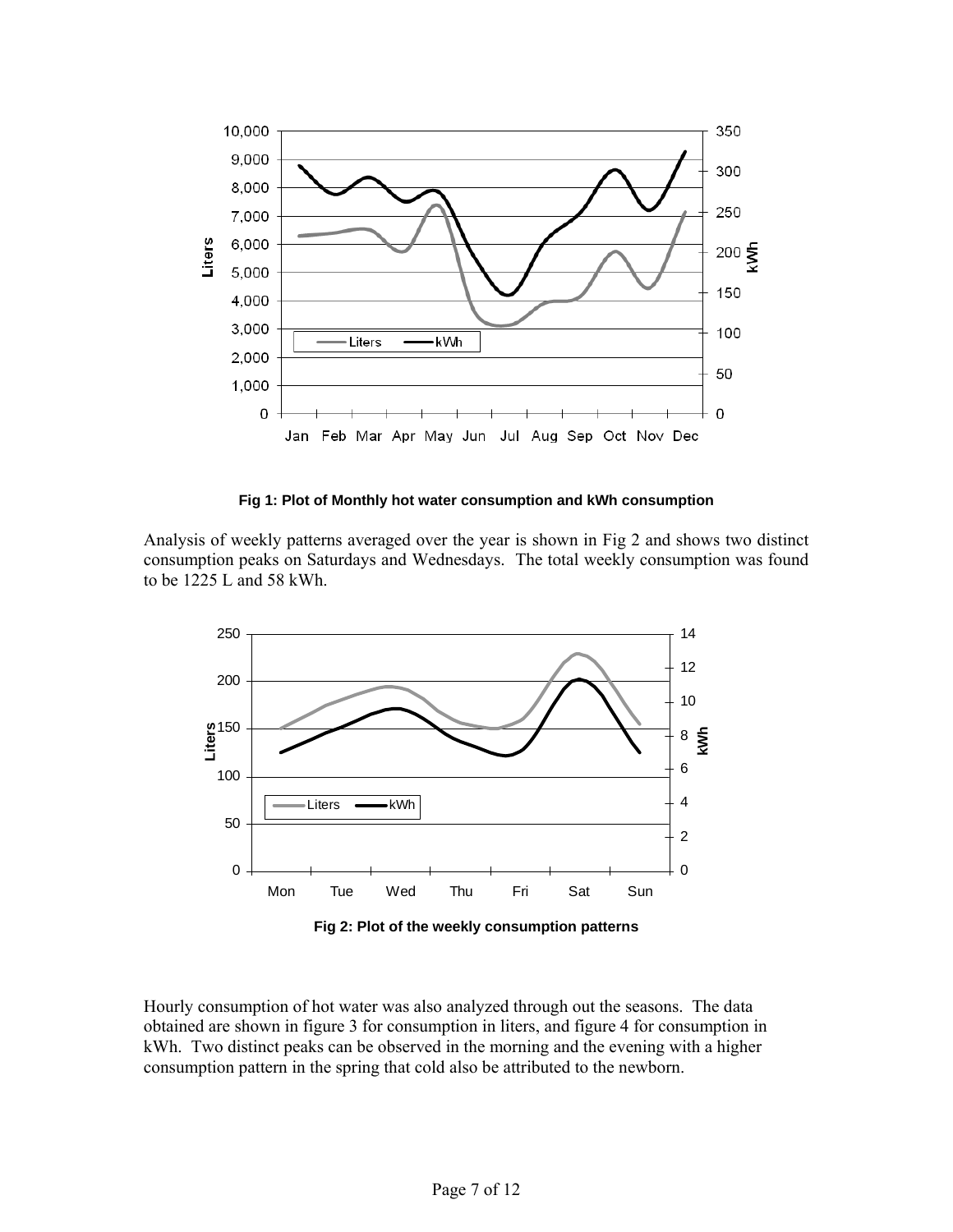

**Fig 3: Plot of the hourly seasonal variations in the hot water consumption** 

# *Solar Contribution to Total Hot Water Consumption*

Of the 3092 kWh of thermal energy consumed by the household throughout the year, 3049 kWh were from solar energy and only 43 kWh from the electric heater. SWH was able to supply almost all the hot water needs between the months of April and October. A mere 1.4% of the energy was contributed by the electric heating component.

# *Actual Savings on Bills Attained by System at Marjeyoun*

The following graph illustrates the actual monthly savings realized by the installation of the SWH system as indicated by the obtained electricity bills. In financial terms, the system saved \$105 for this family and 1776 kWh over the period of one year; percentage savings are 39% and 42% respectively. This is significantly higher than the expected savings of 21% based on previous studies showing that 26.6% of electricity consumption is used for water heating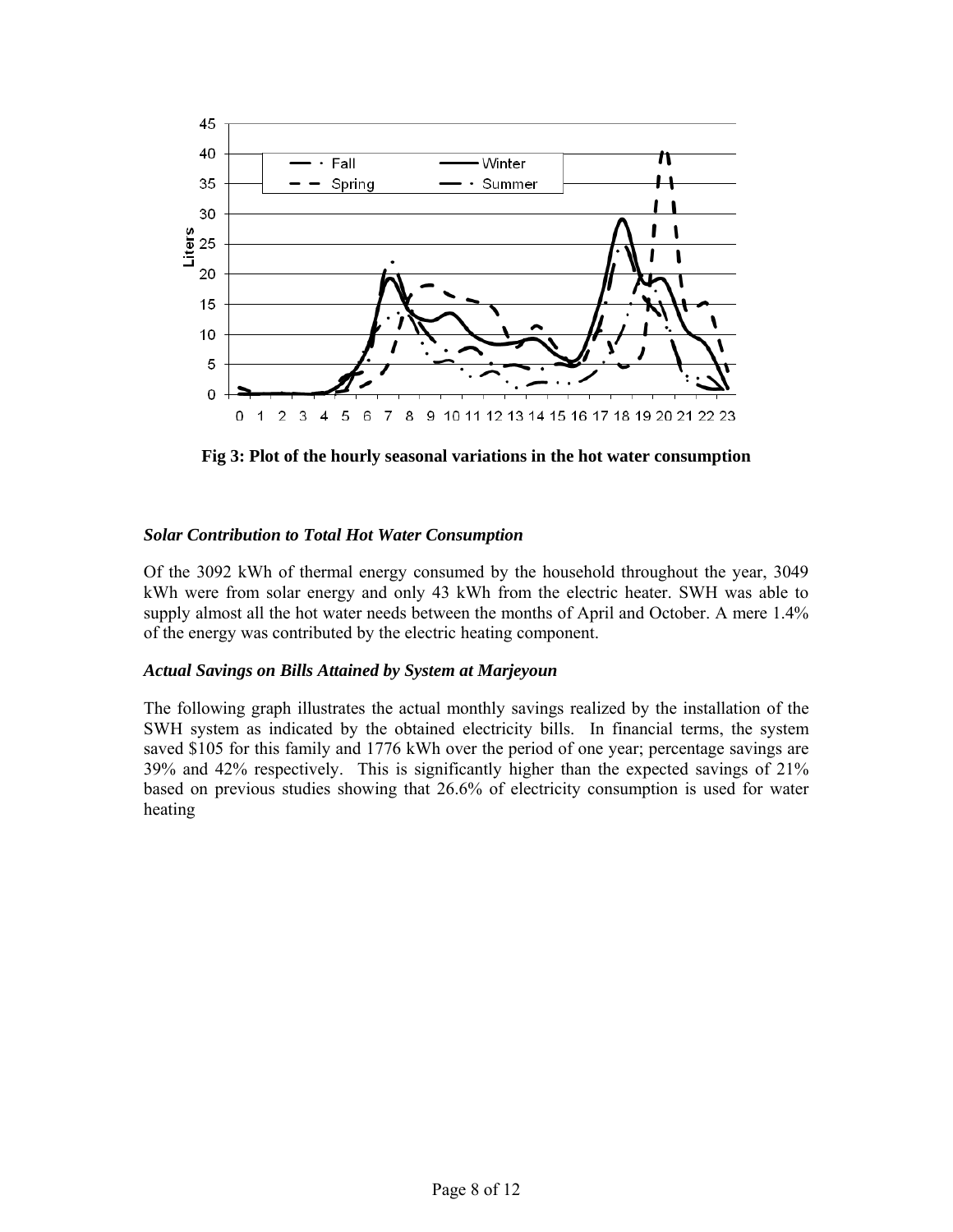

Fig 4: Plot of electricity consumption (kWh) before and after SWH system installation

# **Potential Savings from the Adoption of SWH Systems in Lebanon**

The clear savings obtained point to the necessity of installing SWH systems all over the Lebanese territories. With the drastic weather variations across Lebanon, the current system will be taken as an acceptable average. Around 290,000 systems are needed to offset the need for a 100 MW power plant (876 GWh/yr, without accounting for technical and non technical losses on the grid). Moreover, and with closer scrutiny of the data, these systems will save a significant amount of energy in the summer months when electric loads are at a maximum, shaving off demand peaks during these times and eliminating the need for further investment in the electricity sector.

The actual current value of generating 1 MWh at EDL is currently around \$200. This means that an installed system will save EDL \$415/yr as the difference between actual generation cost and bill payment by customers. It may be to the advantage of EDL to promote the installation of such systems since it is currently losing money for every kWh generated at the current tariffs. Subsidizing such systems may actually save money in the long term.

For example, in the current case of Marjeyoun, the total electricity consumption of the household was 4204 kWh and total electricity cost was about \$270, which means that the average cost was \$0.064/kWh indicating a running loss for EDL of \$0.136/kWh. With an annual savings of 3049 kWh, EDL can save \$415/yr per system. This means that EDL can subsidize the price of SWH with \$415 a year, or \$800 (in lieu of 2 years) as a one time payment for system purchase and installation without losing money. Alternatively, EDL may opt for carrying the burden of long term financing in return of system installation. A long term loan of sixty months (5 years) for a \$1200 system will cost the house owner a mere \$20 per month. Paying the interests of this loan by EDL and carrying the processing burden for that period will be to its advantage from year one.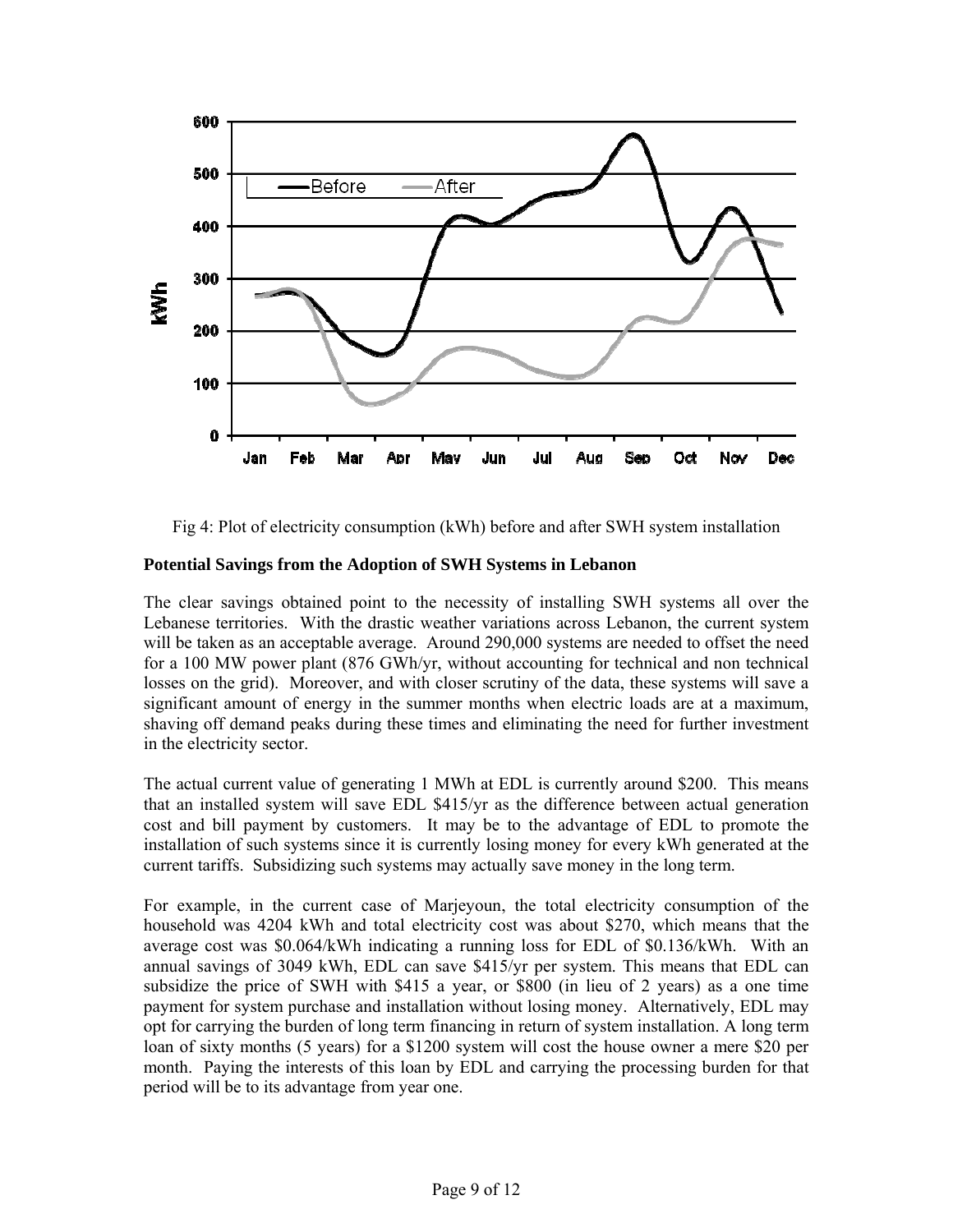#### **Conclusion**

A comprehensive set of data has been obtained and presented within the context of the LCECP project and the 500 SWH donation form China project. The data is the first of its kind to be obtained in Lebanon and the results reported promise to be a stepping stone for any research and development in the field. Future plans for the introduction of SWH systems in Lebanon will depend on the results obtained to predict system performance and economic viability. In addition local capacity building for the installation of instrumentation, data collection and analysis has been developed.

The data obtained clearly shows that there is a clear limit as to the savings possible from these systems. Payback periods are long in the rural setting and may not necessarily justify personal investment in SWH on a financial basis only. In addition, it was shown that the solar system in question exceeds the needs for a single household during the summer. Accordingly, it is recommended that future installations be directed towards consumers with significant electricity bills, who might be able to make use of the hot water generated during all seasons, rather than rural homes with limited usage. Such consumers will generally be located in urban settings where collective systems are more justified, or in service complexes such as schools and hospitals. A significant change in the promotion strategy of SWH installation may be warranted. Regardless, payback period numbers currently used will have to be revised based on the actual data obtained.

#### **Acknowledgement**

The authors would like to acknowledge UNDP/GEF support for the solar thermal data acquisition project in addition to the Chinese Government through their donation of 500 solar water heaters. We also wish to thank all those families that have accepted to have the monitoring systems in their houses and had to bear with our frequent visits and questions. We also wish to thank engineer Wassif Kodeih who helped in the data collection and follow up on the status of monitoring equipment. We also wish to thank the ministry of energy and water resources and their staff in addition to EDL who have been helpful in providing us with the assistance and data needed.

# **References**

[1] Chandrasekar B.; Kandpal T.C. Techno-economic evaluation of domestic solar water heating systems in India. Renewable Energy, Volume 29, Number 3, March 2004 , pp. 319- 332(14).

[2] The Energy Monitoring Company. Analysis of Performance Data from four active Solar Water Heating Installations 2001. Available on line from: http://www.berr.gov.uk/files/file16522.pdf

[3] Energy Efficiency and Conservation Authority. Solar Water Heater Performance Evaluation 2004. Available on line from: http://www.eeca.govt.nz/eeca-library/renewableenergy/solar/report/swh-performance-evaluation-2004.pdf

[4] Kabariti M.; Mowafi N. Testing and evaluation of thermosyphon solar water heating system by means of components testing and whole system testing and simulation in Jordan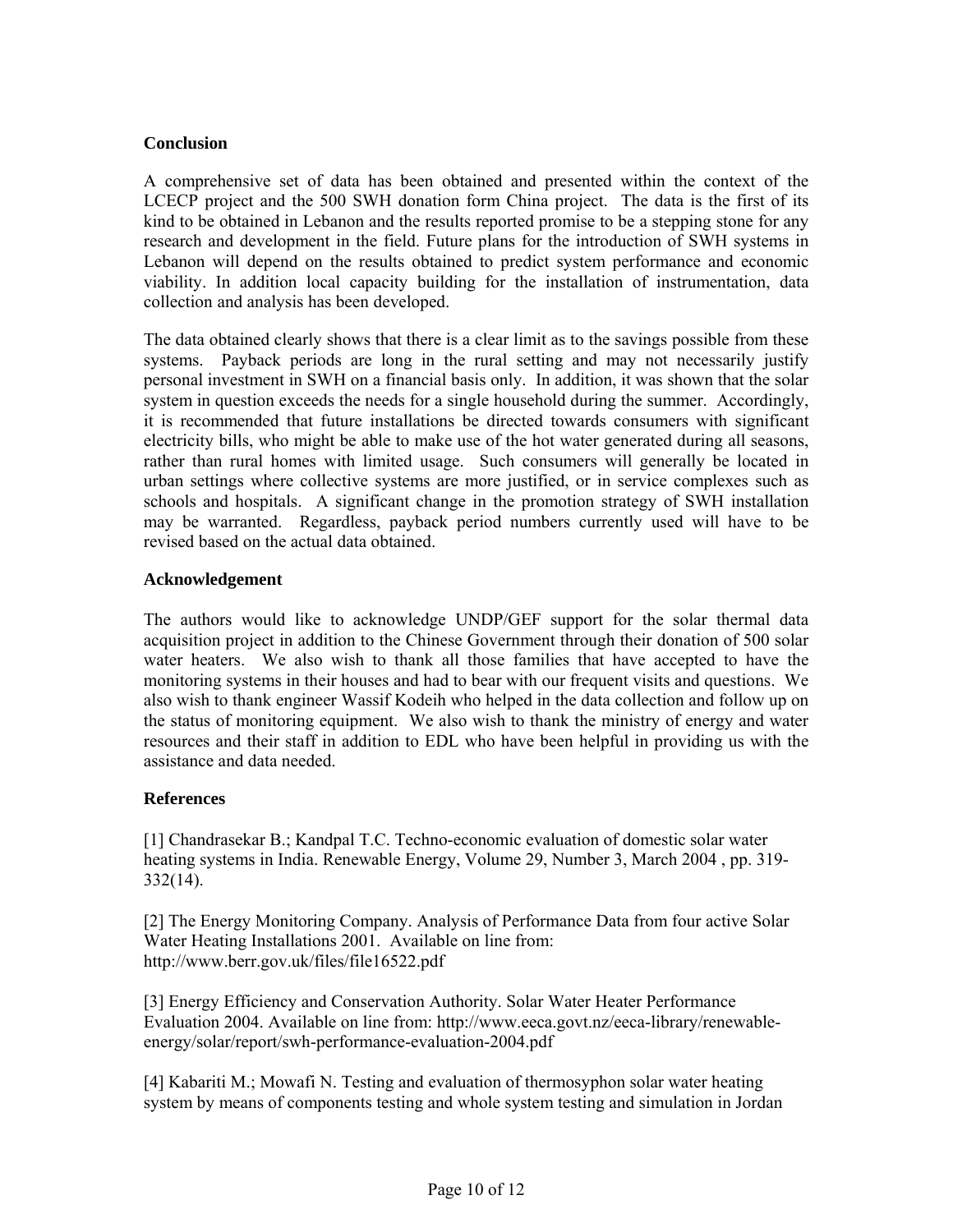Renewable Energy 1996, vol. 9, nº 1-4 (776 p.) (6 ref.), pp. 594a-599.

[5] Energy Efficiency and Conservation Authority. Solar Water Heating. In-situ Performance Monitoring Guide 2006. Available on line from: http://www.eeca.govt.nz/eecalibrary/renewable-energy/solar/guide/solar-water-heater-system-monitoring-guide-06.pdf

[6] RETScreen 2004. Solar Water Heating Project Analysis. Available on line from: http://www.cityofboston.gov/climate/pdfs/Komhard%20- %20Solar%20water%20heating%20project%20analysis.pdf

[7] Denholm, P. (NREL). The Technical Potential of Solar Water Heating to Reduce Fossil Fuel Use and Greenhouse Gas Emissions in the United States 2007. Available on line from: http://www.nrel.gov/docs/fy07osti/41157.pdf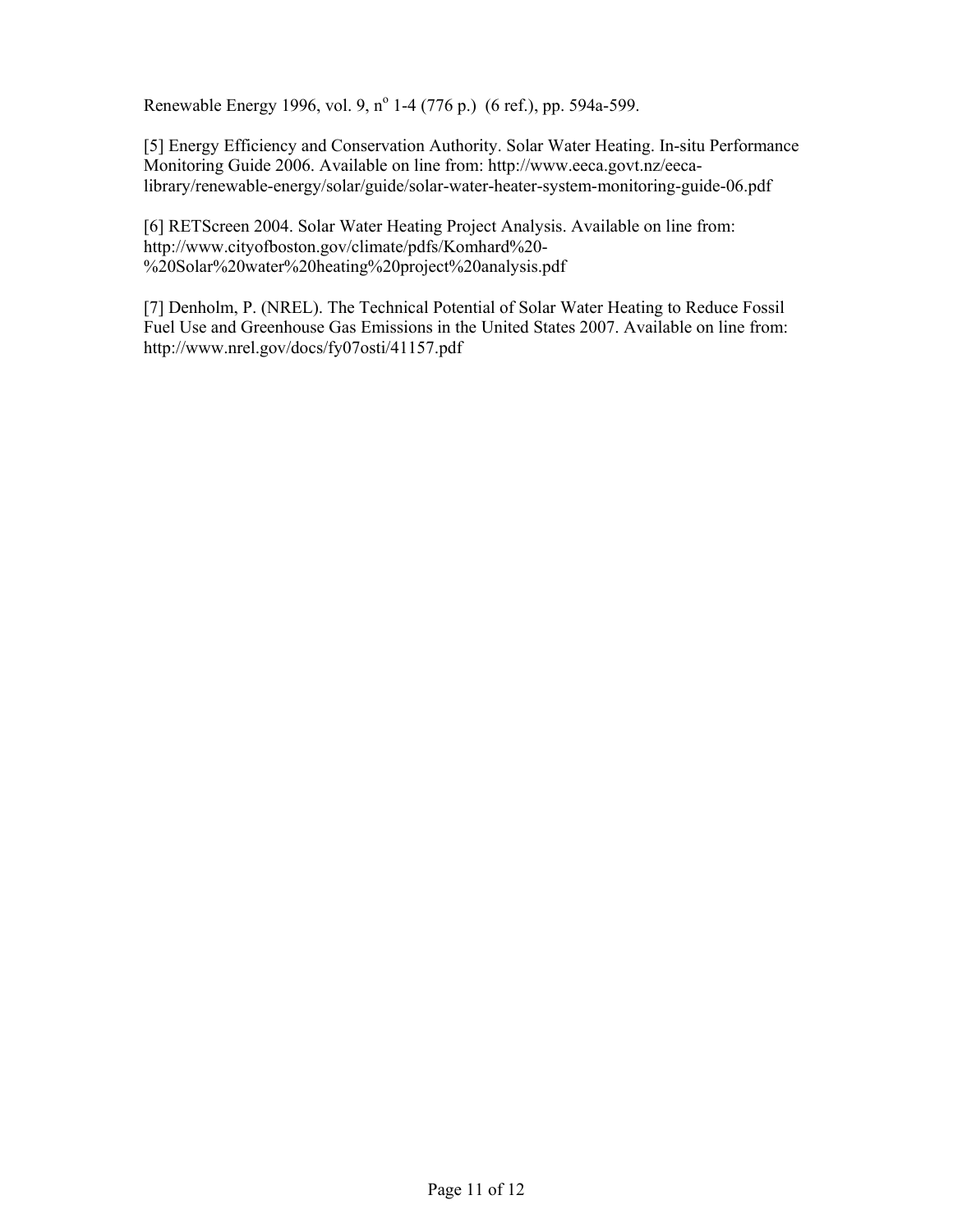**Copyright ©** UNDP/GEF 2009

Reproduction is authorized provided the source is acknowledged and provided the reproduction is not sold.

The United Nations Development Programme (UNDP) is the UN's principle provider of development, advice, advocacy and grant support. With 131 country offices, it has long enjoyed the trust and confidence of governments and NGOs in many parts of the developing as well as developed world. It is typically regarded as a partner rather than as an adversary, and its commitment to a universal presence has proved especially useful in post-conflict situation and with states that has been otherwise isolated from the international community.

For further information: United Nations Development Programme, www.undp.org.lb Lebanese Center for Energy Conservation Project, www.lcecp.org.lb Note: The information contained within this document has been developed within a specific scope, and may be updated in the future.